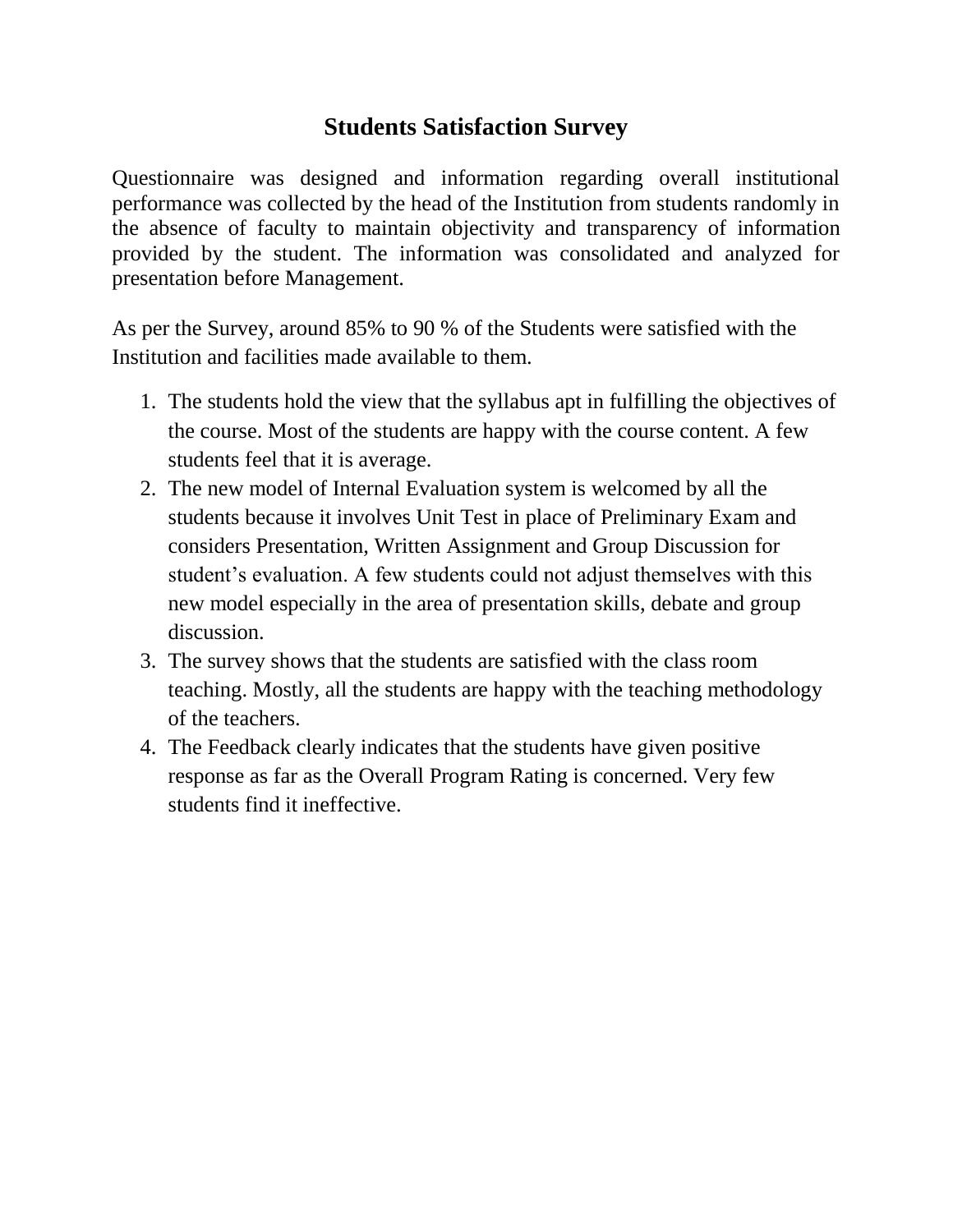$2018 - 2019$ 

#### B. K. District Kelavani Mandal, Palanpur Managed G.D. Modi College of Arts, Palanpur (Re-accredited at the "B" Level by NAAC, 2014)

#### Students' Feedback on Course -વિદ્યાર્થીઓના કોર્ષ વિશેના અભિપ્રાયો

Name: Patch Bharraben Asortomblai Faculty: Arts

Department: Guj./Sans./Eng./Eeo.

Years/Semester:  $M - A$   $\leq m$   $\leq 2$ 

1. Please rate the course on the following attributes using the 1 to 5 point scale shown. નીચે આપેલા સંબંધિત અંકોનો ઉપયોગ કરીને અભ્યાસક્રમને ૧– ૫ નું રેટીંગ આપો.

|                | 1. Excellent                                                                                                                                                                                                               | 2. Very Good                                                                                                | 3. Good | 4. Poor | 5. Very Poor   |
|----------------|----------------------------------------------------------------------------------------------------------------------------------------------------------------------------------------------------------------------------|-------------------------------------------------------------------------------------------------------------|---------|---------|----------------|
| No.            | Particulars                                                                                                                                                                                                                |                                                                                                             |         |         | Rating         |
| $1\,$          | Learning value (in terms of skills, concepts, knowledge, analytical abilities, or broadening<br>perspectives)<br>વિદ્યાનું મૂલ્ય (કૌશલ્ય, વિભાવનાઓ, જ્ઞાન, મૂલ્યાંકન ક્ષમતાઓ અથવા વિવિધ પાસાંઓને વિસ્તૃત કરવાના સંદર્ભમાં) |                                                                                                             |         |         |                |
| $\overline{2}$ |                                                                                                                                                                                                                            | Applicability/relevance to real life situations<br>વાસ્તવિક જીવન પરિસ્થિતિઓમાં બંધબેસતું/ યોગ્યતા/ સાતત્યતા |         |         | 3              |
| $_{\rm 3}$     |                                                                                                                                                                                                                            | Depth of the course content<br>વિષય વસ્તુની ઊંડાઈ                                                           |         |         | $\mathbf{I}$   |
| $\overline{4}$ |                                                                                                                                                                                                                            | Extent of coverage of course<br>અભ્યાસને આવરવાની હદ/ વિસ્તાર                                                |         |         |                |
| $\mathsf{S}$   |                                                                                                                                                                                                                            | Extent of effort required by students<br>વિદ્યાર્થીઓના પ્રયાસની જરૂરિયાતની મર્યાદા/ વિસ્તાર                 |         |         | 3              |
| $\overline{6}$ |                                                                                                                                                                                                                            | Relevance/learning value of project/report<br>યોગ્યતા/ પ્રોજેક્ટ તથા રીપોર્ટની શિક્ષણમાં સાતત્યતા           |         |         | $\mathbf{2}$   |
| $\overline{7}$ | એકદંરે મુલ્યાંકન                                                                                                                                                                                                           | Overall rating                                                                                              |         |         | $\overline{2}$ |

2. Is the internal assessment system conducive to (tick in the relevant cell)  $\left\{ \cdot \right\}$ આંતરિક મલ્યાંકન પઘ્ધતિ પરિણામલક્ષી છે? (યોગ્ય ખાનામાં √ કરો)

| No.                     | Particulars                                                              | Highly | Appreciably | Moderately<br>Poorly. | Not at<br>all |
|-------------------------|--------------------------------------------------------------------------|--------|-------------|-----------------------|---------------|
|                         | Understanding the course<br>અબ્યાસની સમજૂતી                              |        |             |                       |               |
| 2                       | Early discovery of difficulties<br>(શરૂઆતમાં જ અભ્યાસલક્ષી મુશ્કેલીઓ)    |        |             |                       |               |
| 3                       | Interaction with the teacher<br>શિક્ષક સાથે (અભ્યાસ હેતુ/ વાર્તાલાપ) ચચા |        |             |                       |               |
| 4                       | regular work<br>नियमित क्षय                                              |        |             |                       |               |
| $\overline{\mathbf{5}}$ | continuous self-assessment<br>સતત સ્વમૂલ્યાંકન                           |        |             |                       |               |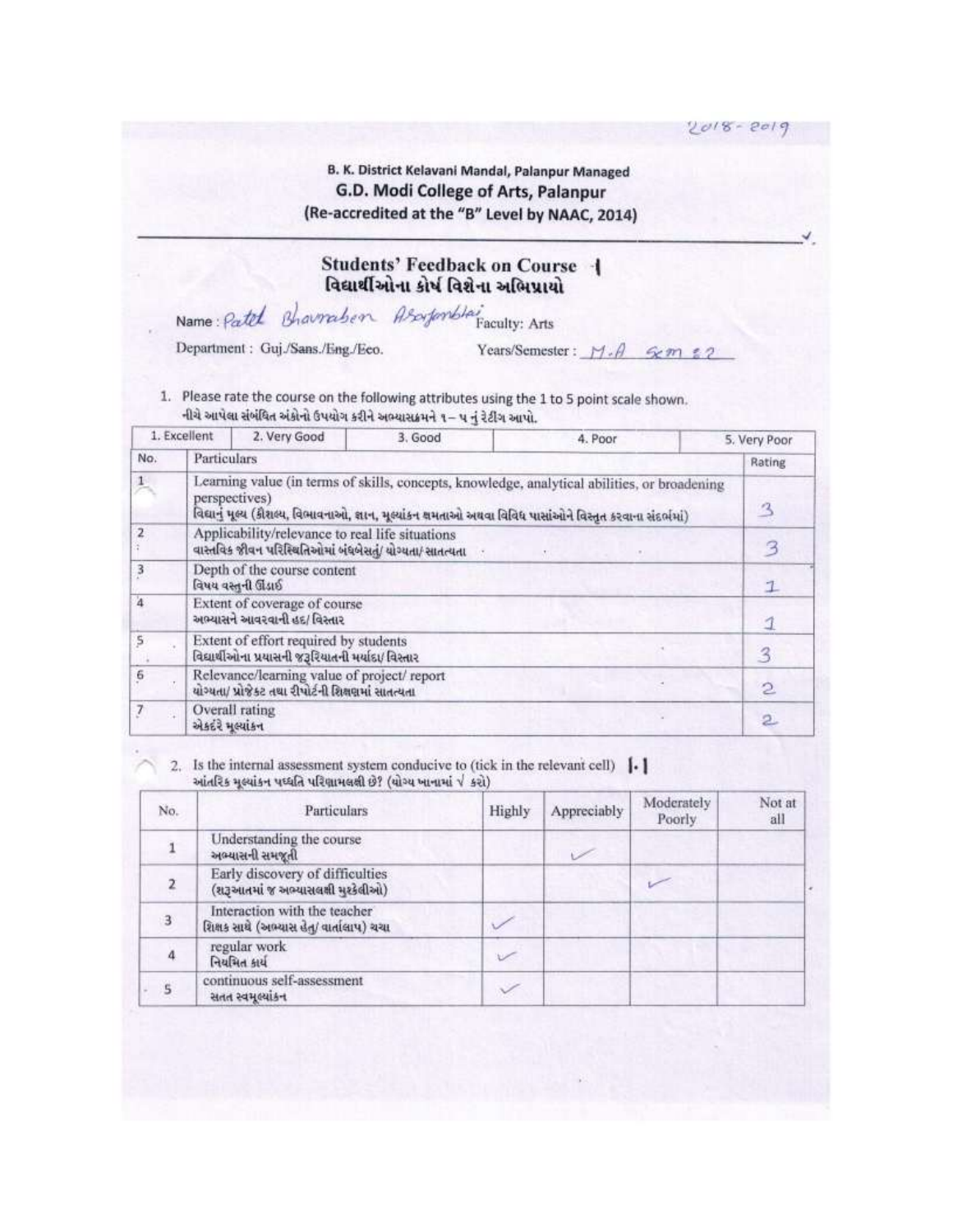$2018 - 19 - C$ 

# Student Feedback on Teachers - 2

Department: Guj./Sans./Eng./Eco.

 $\Box$ 

Faculty: Arts Semester: mA SEM-II

Please rate the teacher on the following attributes using the V, G, S and U point scale shown. નીચે આપેલા સંબંધિત સંજ્ઞાનોનો ઉપયોગ કરીને અધ્યાપકોને V,G,S અને U નું રેટીગ આપો.

| No             | Particulars                                                                                                                                                                                                                                                                                                                                          | Very Good<br>ખબ સારો | Good<br>સારો | Satisfactory<br>સંતોષકારક | Unsatisfactory<br>esterfolste |
|----------------|------------------------------------------------------------------------------------------------------------------------------------------------------------------------------------------------------------------------------------------------------------------------------------------------------------------------------------------------------|----------------------|--------------|---------------------------|-------------------------------|
| $\mathbf{1}$   | Knowledge<br>base<br>of<br>the<br>teacher<br>(a s perceived by you)<br>અઘ્યાપકોના શાનનો આધાર/ પાયો (તમારા<br>$($ llegia $\leq 13$                                                                                                                                                                                                                    |                      |              |                           |                               |
| $^{2}$         | Communication Skills (in<br>terms of articulation and<br>comprehensibility)<br>સંચાર કોશબ્ધ (રજુઆત અને સ્પષ્ટતા )                                                                                                                                                                                                                                    |                      |              |                           |                               |
| 3              | Sincerity / Commitment of the<br>teacher<br>અધ્યાપકની ગંભીરતા અને પ્રતિબધ્ધતા                                                                                                                                                                                                                                                                        |                      |              |                           |                               |
| 4              | Interest generated by the<br>teacher<br>અધ્યાપક ઠારા રસ જગાડવાં                                                                                                                                                                                                                                                                                      |                      |              |                           |                               |
| 5              | Ability to integrate course<br>material with<br>environment/other issues, to<br>provide a<br>broader perspective<br>વિશાળ પરિપેક્ષ્યમાં સમજાવવા હેતુ પર્યાવરણ<br>અને/તથા બીજા અન્વ મુદ્દાઓ અભ્યાસ સાથે<br>જોડવાની સમતા                                                                                                                               |                      |              |                           |                               |
| 6.             | Ability to integrate content<br>with other<br>Courses<br>અન્ય અભ્યાસો સાથે વિષયવસ્તુને જોડવાની<br><b>RHAL</b>                                                                                                                                                                                                                                        |                      |              |                           |                               |
| $\overline{7}$ | Accessibility of the teacher in<br>and out of the class (includes<br>availability of the teacher to<br>motivate further study and<br>discussion outside class)<br>વર્ગમાં કે વર્ગની બહાર શિક્ષકને સહેલાઈથી<br>મળવાની અનુકૂળતા (વિદ્યાર્થીઓને વર્ગની<br>બહાર ચર્ચા માટે ઉપરાંત અભ્યાસ હેતુ<br>આગળ પ્રેરણા આપવા માટે શિક્ષકની<br>તત્પરતાનું મુલ્યાંકન) |                      |              |                           |                               |
| 8              | Ability to design quizzes<br>/tests /as signments /<br>examinations and projects to<br>evaluate students<br>understanding of the<br>Course<br>અભ્યાસને સમજવા માટે વિદ્યાર્થીઓને<br>પ્રશ્નોત્તરી, પરીક્ષા, એસાઈમેન્ટ, પ્રોજેક્ટસ<br>બનાવવાની શમતા                                                                                                     |                      |              |                           |                               |
| 9              | Provision of sufficient time for<br>feedback<br>કિડબેક માટે પુરતા સમયની જોગવા                                                                                                                                                                                                                                                                        |                      |              |                           |                               |
| 10             | Overall rating<br>એકદરે મુલ્યાંકન                                                                                                                                                                                                                                                                                                                    |                      |              |                           |                               |

 $\overline{\mathcal{E}}$  .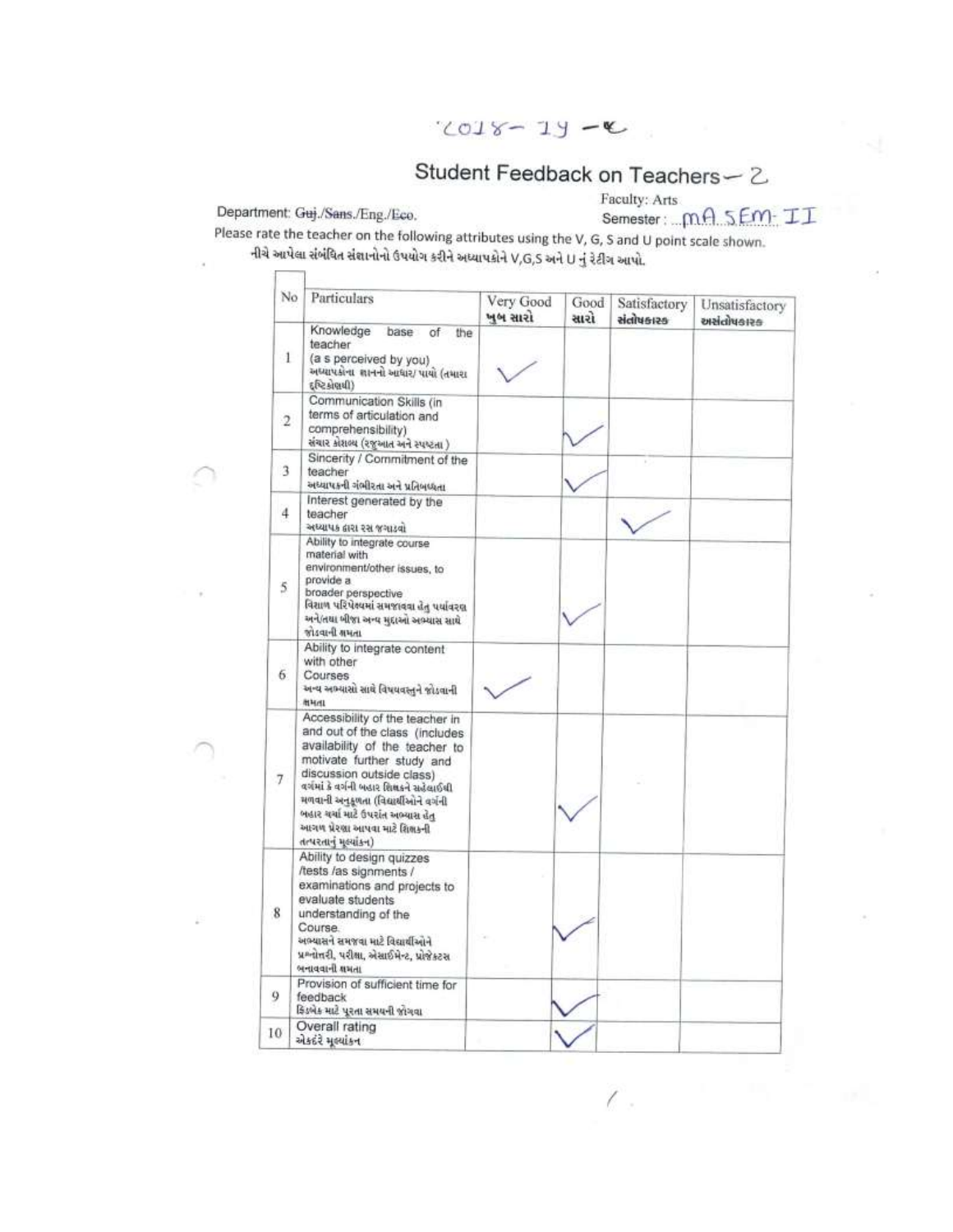$\backslash$ 

### B. K. District Kelavani Mandal, Palanpur Managed

### G.D. Modi College of Arts, Palanpur (Re-accredited at the "B" Level by NAAC, 2014)

# Overall Rating of the Programme (tick in the relevant cell) 3

Department: Goj./Sans./Eng./Επρ.<br>
V mark in the relevant cell (ચોગ્ય ખાનામાં V કરો)

Faculty: Arts Semester: M.A. Sem - 2

|                         | Item                                                                  | ખૂબ સારો  | સારો | એકંદર   | 10101 | ખૂબ નબળો  |
|-------------------------|-----------------------------------------------------------------------|-----------|------|---------|-------|-----------|
| No.                     |                                                                       | Very good | Good | Average | Poor  | Very poor |
| $\,$ $\,$               | Academic content<br>(શૈક્ષણિક સામગ્રી)                                |           |      |         |       |           |
| $\overline{z}$          | Fairness of evaluation<br>(મૂલ્યાંકનની પ્રમાણિકતા)                    |           |      |         |       |           |
| $\overline{\mathbf{3}}$ | Interaction with faculty<br>(અધ્યાપકો સાથે વાર્તાલાપ/ ચર્ચા)          |           |      |         |       |           |
| 4                       | Interaction with<br>administration<br>(સંચાલકો સાથે વાર્તાલાપ/ ચર્ચા) |           |      |         |       |           |
| 5                       | Library facilities<br>(ગ્રંથાલયની સગવડો)                              |           |      |         |       |           |
| 6                       | Computer facilities<br>(કોમ્પ્યુટર સગવડો)                             | $(1 + 1)$ |      |         |       |           |
| $\overline{7}$          | Hostel facilities<br>(છાત્રલયની સગવડો)                                |           |      |         |       |           |
| 8                       | Recreational facilities<br>(મનોરંજનની સગવડો)                          |           |      |         |       |           |
| 9                       | Extra-curricular activities<br>(શિક્ષણેત્તર પ્રવૃતિઓ)                 |           |      |         |       |           |
| 10                      | Sports facilities<br>(રમતગમતની સગવડો)                                 |           |      |         |       |           |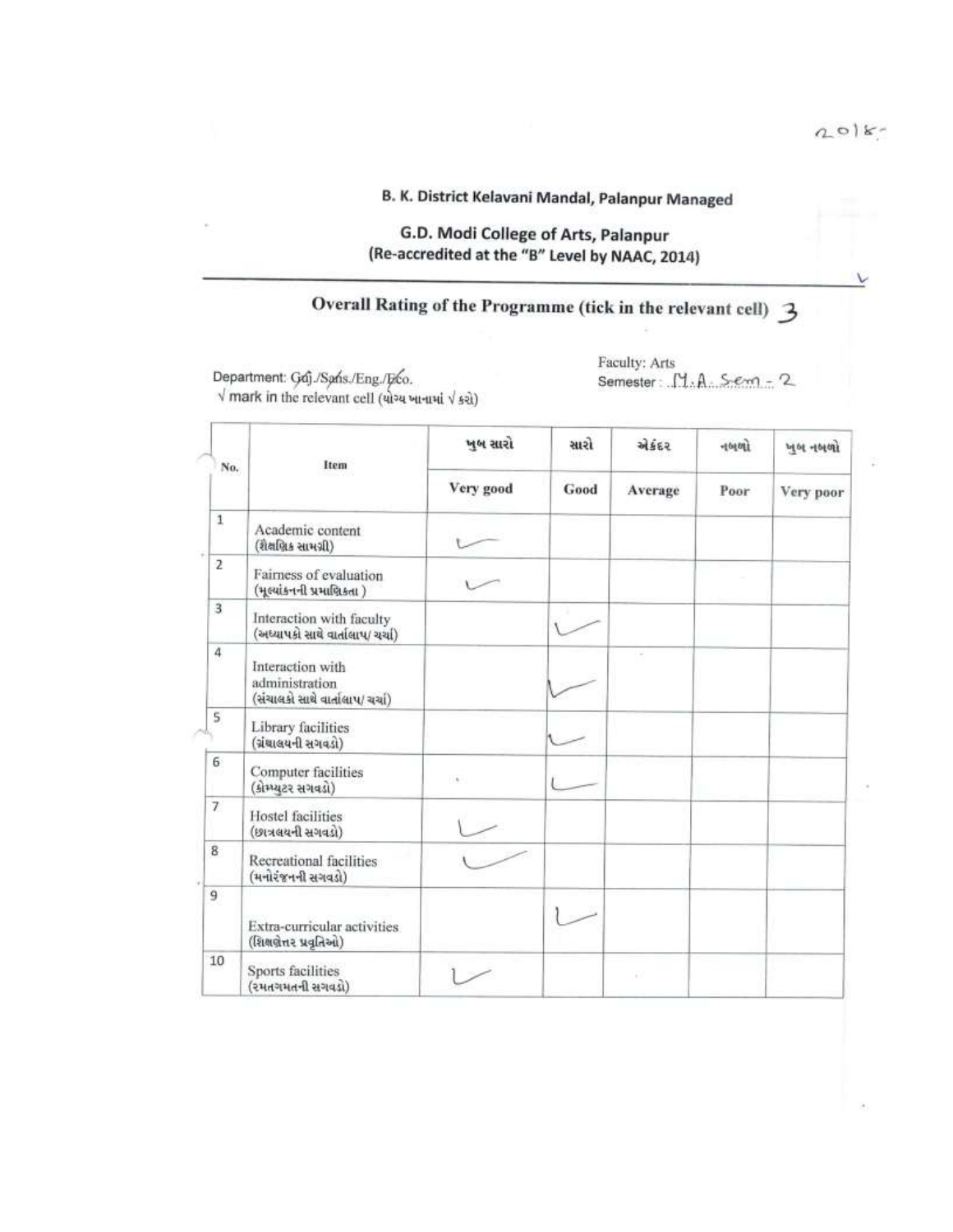| 1. Students' Feedback On Course                      |                                   | ï             |
|------------------------------------------------------|-----------------------------------|---------------|
| Grade                                                | <b>Grading By Students'</b>       | <b>Remark</b> |
| Excellent                                            | 25.00%                            |               |
| Very Good                                            | 43.57%                            |               |
| Good                                                 | 28.10%                            |               |
| Average                                              | 02.86%                            |               |
| Very Poor                                            | 0.48%                             |               |
| 1.2 Students' Feedback On Internal assessment system |                                   |               |
| Grade                                                | <b>Rating By Students'</b>        | Remark        |
| Highly                                               | 38.00%<br>÷                       |               |
| Appreciably                                          | 47.34%                            |               |
| Moderately Poorly                                    | 9.33%                             |               |
| Not at All                                           | 5.33%                             |               |
| 2. Students' Feedback on Teacher                     |                                   |               |
| 2 All Teachers' Average                              |                                   | <b>Remark</b> |
| Grade                                                | <b>Rating By Students'</b>        |               |
| Very Good                                            | 44.33%                            |               |
| Good                                                 | 42.00%                            |               |
| Satisfactory                                         | 12.83%                            |               |
| Unsatisfactory                                       | 0.83%                             |               |
| 3 Overall Rating of Programme By Students            |                                   | Remark        |
| Grad                                                 | <b>Grading By Students'</b><br>ċ. |               |
| Very Good                                            | 43.00%                            |               |
| Good                                                 | 44.17%                            |               |
| Average                                              | 10.50%                            |               |
| Poor                                                 | 1.67%                             |               |



Banker Principal<br>G. D. Modi College of Arts<br>PALANPUR-365001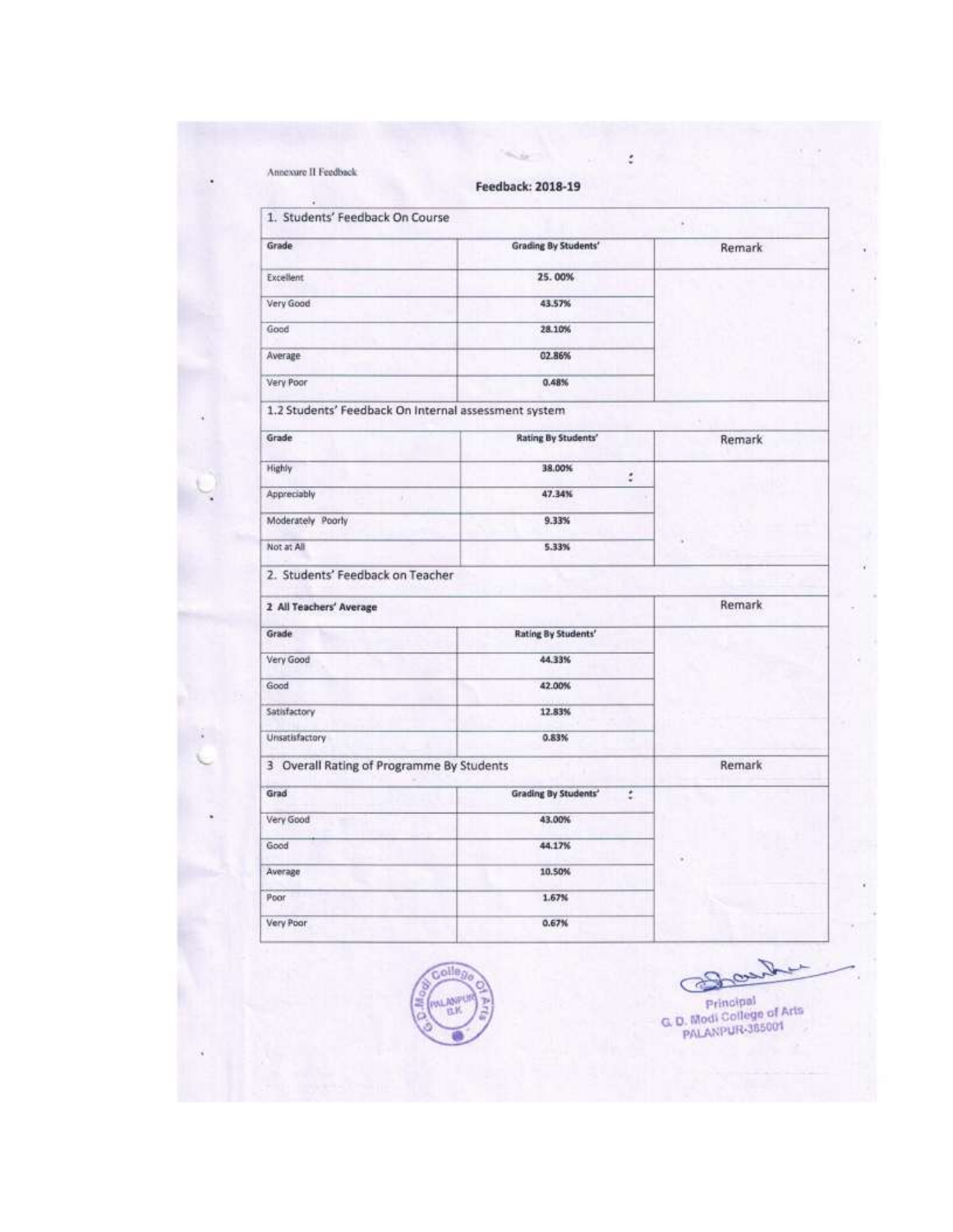

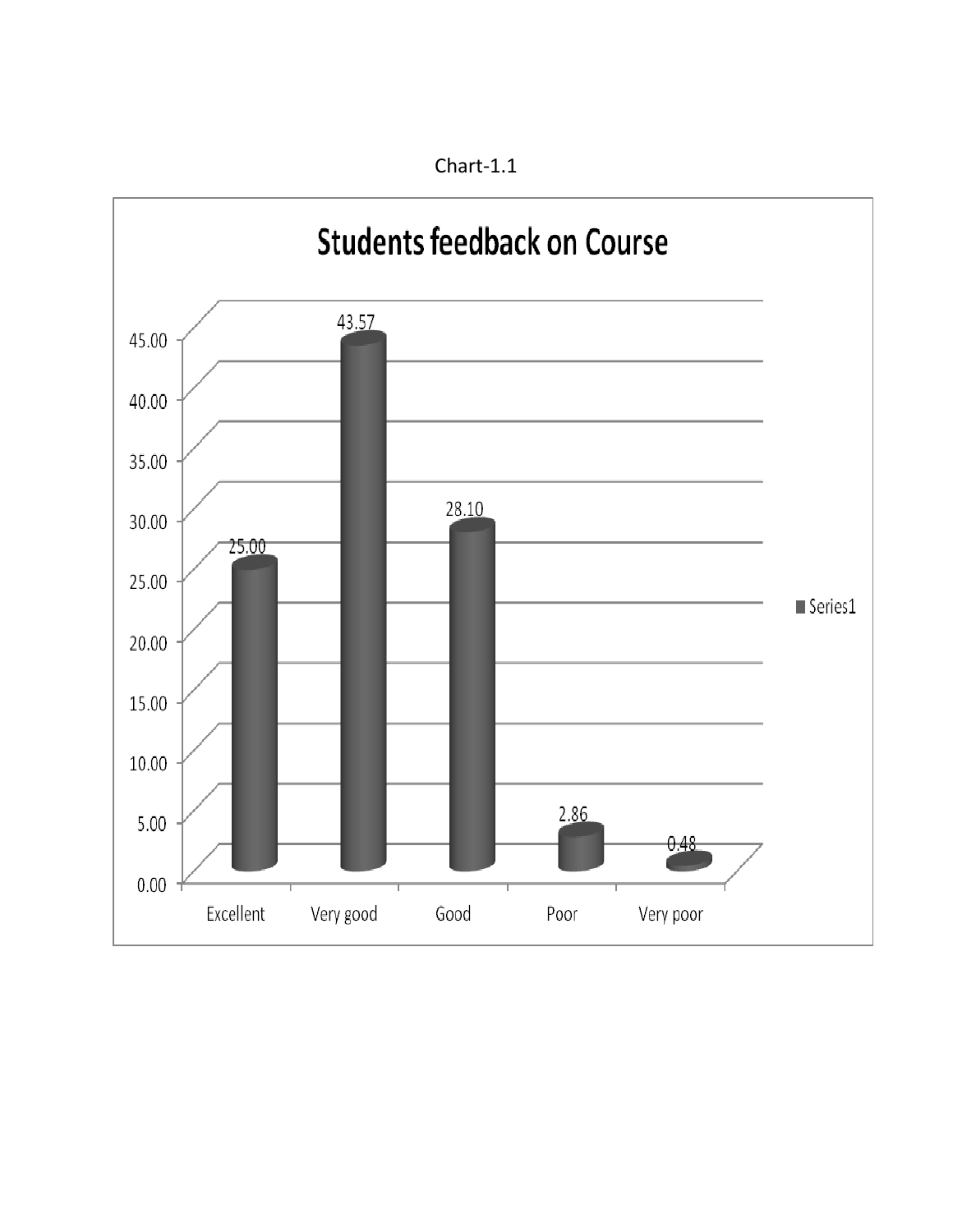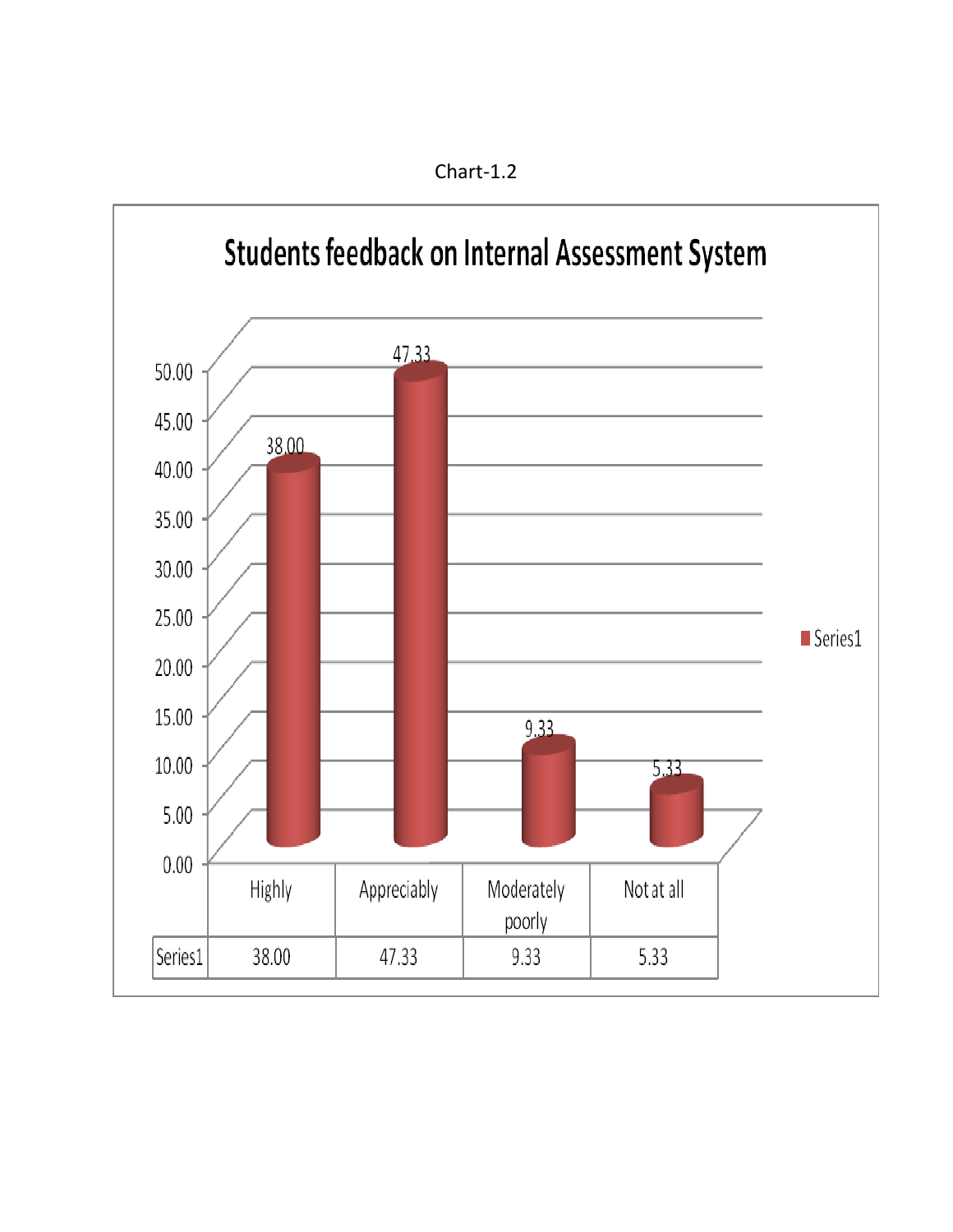